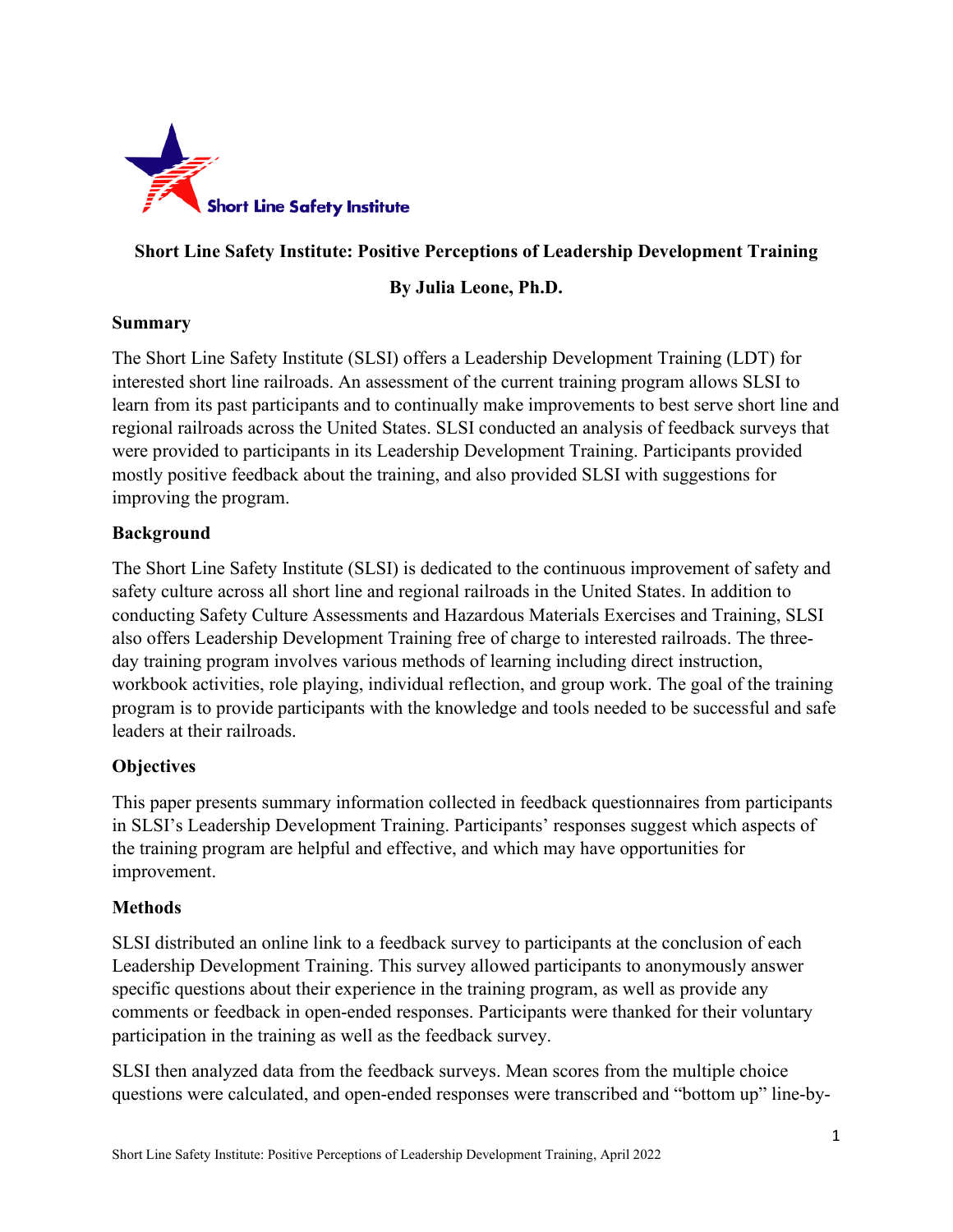line content coded. This free form of coding allows codes to be generated from the data itself, providing insight into the topic that may not have been otherwise detected. General overall themes were then extracted from the content codes and summarized.

#### **Results**

SLSI analyzed 218 surveys completed between October, 2019 and March, 2022. Survey questions covered a wide range of topics such as usefulness of the materials provided, effectiveness of instructors, and clarity of the presentations. Across all 218 feedback surveys, 99.5% of participants rated the program activities as valuable, 98.2% of participants rated the program as a worthwhile investment in their career development, and 97.7% of participants would recommend the program to a colleague in the railroad industry. These positive responses from participants suggests that the training program is indeed a valuable resource to short line and regional railroads.

Of the 218 participants that completed the feedback surveys, 100.0% of the participants responded to various open-ended questions asking them to provide additional feedback and comments on the training. General themes extracted from open-ended responses are displayed in Figure 1. Please note that percentages exceed 100% as some participants provided responses that included multiple themes, and many participants provided responses to multiple open-ended questions. Comments included learning new skills and tools (19.7%) and gaining a new perspective on leadership (12.8%). Participants also noted the instructors were very engaging and interactive (30.3%), knowledgeable (6.0%), and provided helpful examples throughout the training (9.2%). Participants also stated that this training was the best that they have received (13.8%) and the skills learned during the training will help them better lead their teams (11.5%), including improving their communication skills (6.0%). Opportunities for improvement include clearer instructions for group activities (4.6%) and ease of navigating the materials (1.8%).

## **Conclusions**

SLSI's Leadership Development Training is perceived by past participants as a valuable and useful resource. The instructors are perceived as knowledgeable, engaging, interactive, and provide examples to the class. Overall, participants consistently rated the training program positively throughout the past three years. Opportunities to improve the training program include providing clearer instructions for group activities and improving the navigation/pagination of learning materials. Adjustments based on these considerations will help improve the overall quality of the Leadership Development Training and support SLSI's goal of continuous improvement of safety and safety culture across all short line and regional railroads in the United States.